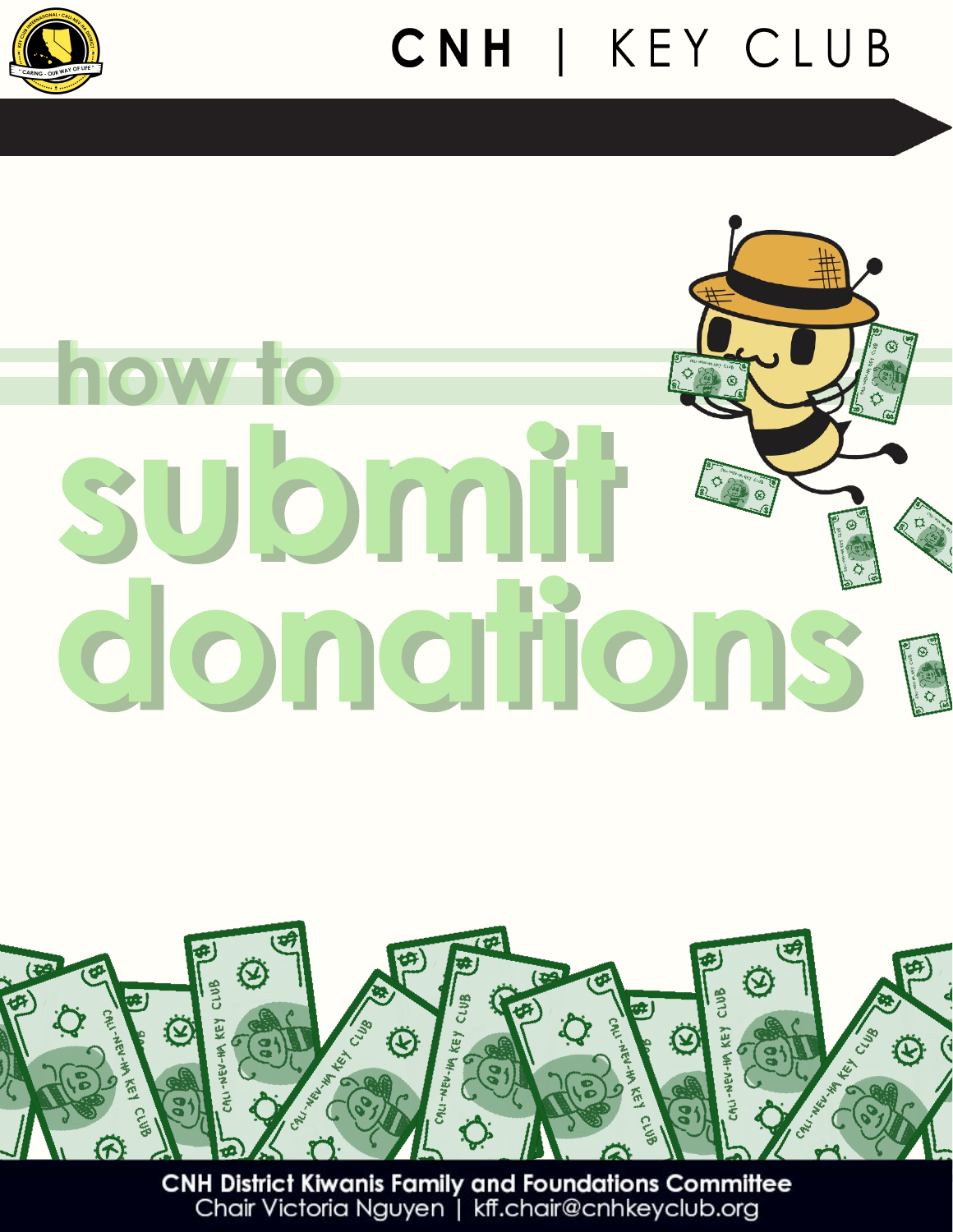## children's<br>miracle netwo

## *BY CHECK*

## **Step 1: Write a Check**

- Write your check out to CMN Hospitals
- put ATTN: if there is a specific hospital, corporate partner or fundraising program you'd like the check attributed to (To find your local CMN Hospital [click here](https://primarychildrens.childrensmiraclenetworkhospitals.org/?hospital_search))

## **Step 2: Mail the check**

○ **TO**:

CMN Hospitals

205 West 700 South,

Salt Lake City, Utah 84101

○ **FROM**:

High School Name Division ##, Region # Street Address City, State Zip Code

## *ONLINE CREDIT CARD*

○ <https://childrensmiraclenetworkhospitals.org/donate/>

**CNH District Kiwanis Family and Foundations Committee** Chair Victoria Nguyen | kff.chair@cnhkeyclub.org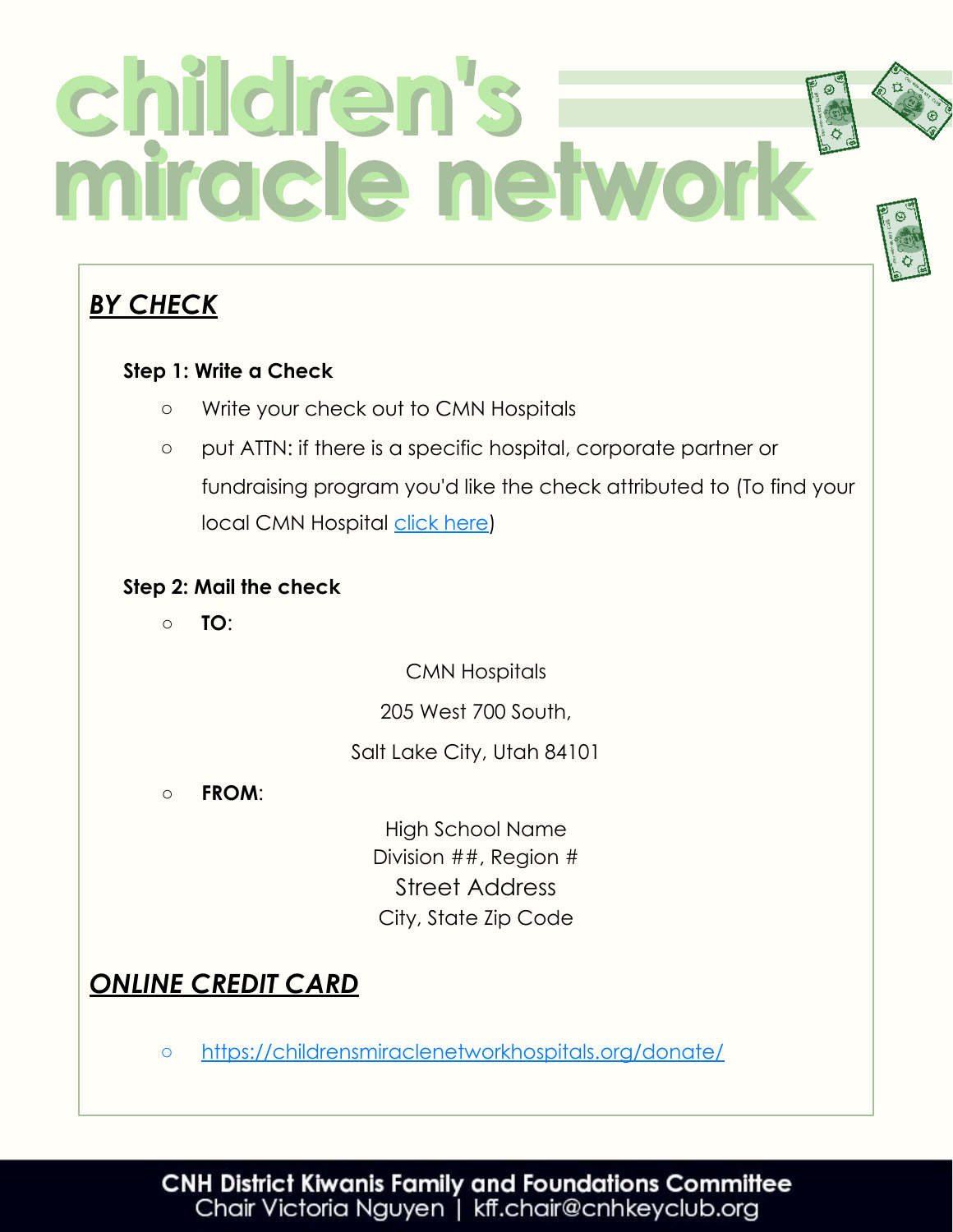## bidighic trauma program

## **Step 1: Write a Check**

- Payable to: Cali-Nev-Ha (CNH) Key Club
	- i. NOTE: If you need/want a receipt, include a slip requesting a receipt and make the check payable to "Kiwanis Cal-Nev-Ha Foundation" instead
- Memo Line: Division ##
	- i. Ex: Division 90E

## **Step 2: Complete PTP Donation Form**

○ [www.tinyurl.com/PTPDonationsForm](http://www.tinyurl.com/PTPDonationsForm)

## **Step 3: Mail both the check and form**

**○ TO:**

Kiwanis Cal-Nev-Ha Foundation 8360 Red Oak Street, Suite 201 Rancho Cucamonga, CA 91730

Memo Line: Division ##

**○ FROM:** 

`

High School Name Division ##, Region # Street Address City, State Zip Code

## **CNH District Kiwanis Family and Foundations Committee** Chair Victoria Nguyen | kff.chair@cnhkeyclub.org



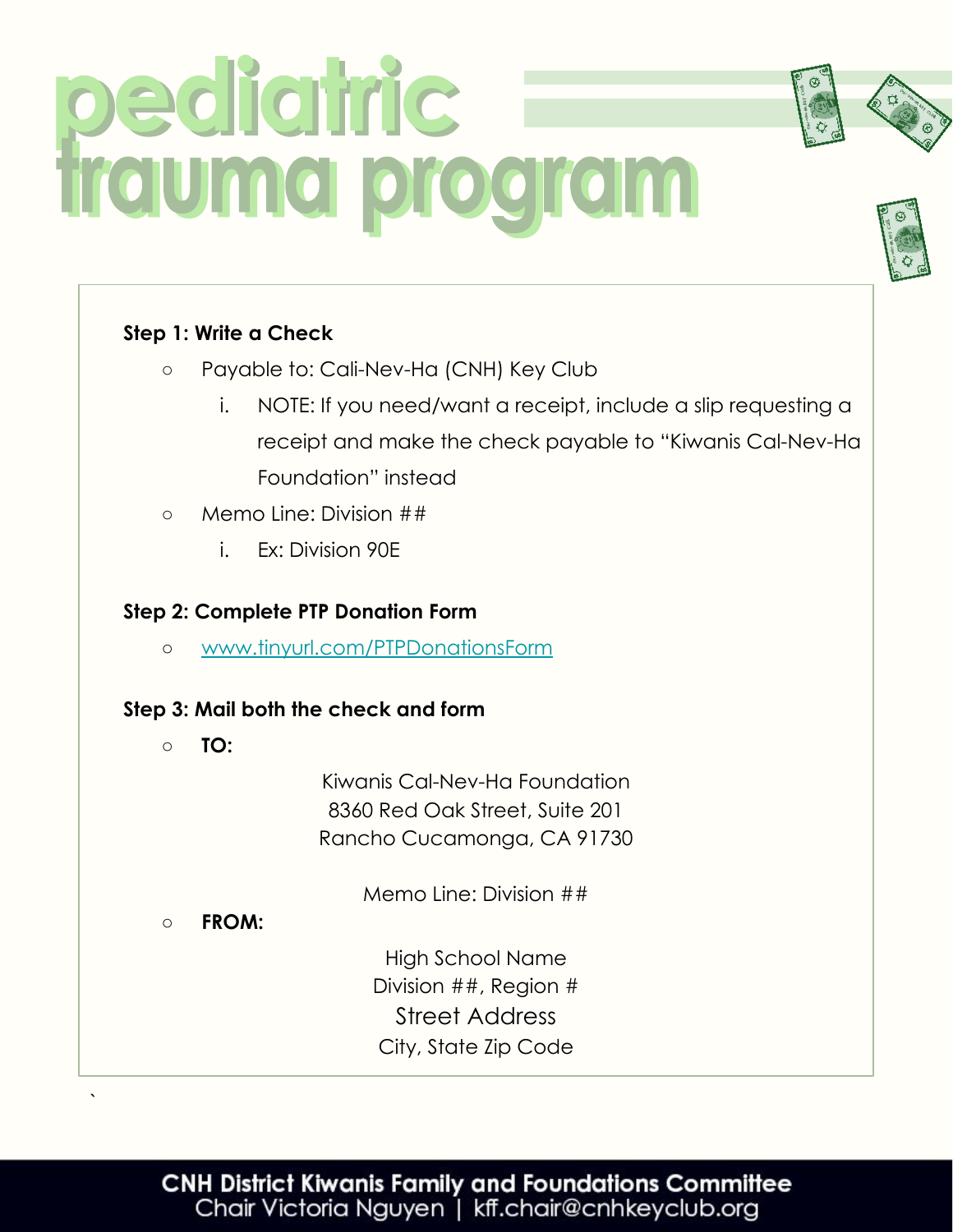## unicef eliminate project

## **Step 1: Write a Check**

- Payable to: Kiwanis International Foundation
- MEMO Line: The ELIMINATE Project

## **Step 2: Complete the ELIMINATE Project Form**

**○ <https://tinyurl.com/elimin8form>**

## **Step 3: Mail both the check and form**

- Put the check AND the completed form in an envelope
- **TO:**

The Eliminate Project: Campaign Office Kiwanis Children's Fund P.O. Box 6457 – Dept #286 Indianapolis, IN 46206

**○ FROM:**

High School Name Division ##, Region ## Street Address City, State Zip Code

## CNH District Kiwanis Family and Foundations Committee<br>Chair Victoria Nguyen | kff.chair@cnhkeyclub.org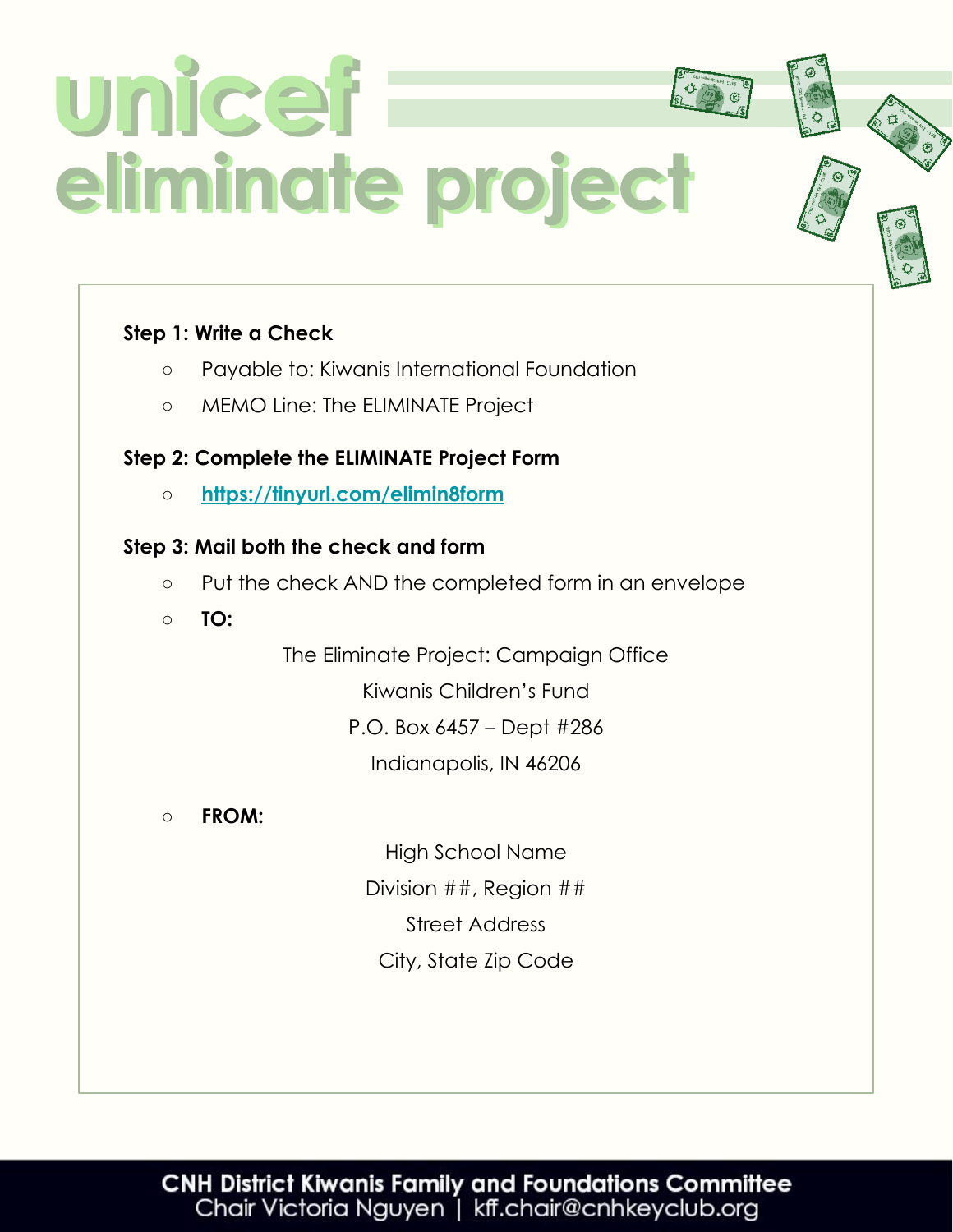## march of dimes

## **Step 1: Write a Check**

○ Payable to: March of Dimes

## **Step 2: Complete the March of Dimes Donation Form**

**○ <https://www.marchofdimes.org/materials/MOD-Donation-Form.pdf>**

### **Step 3: Mail both the check and form**

- Put the check AND the completed form in an envelope
- **TO:**

March of Dimes

Donation Processing Center P.O. Box 18819

Atlanta, GA 31126

**○ FROM:**

High School Name Division ##, Region ## Street Address City, State Zip Code

CNH District Kiwanis Family and Foundations Committee<br>Chair Victoria Nguyen | kff.chair@cnhkeyclub.org